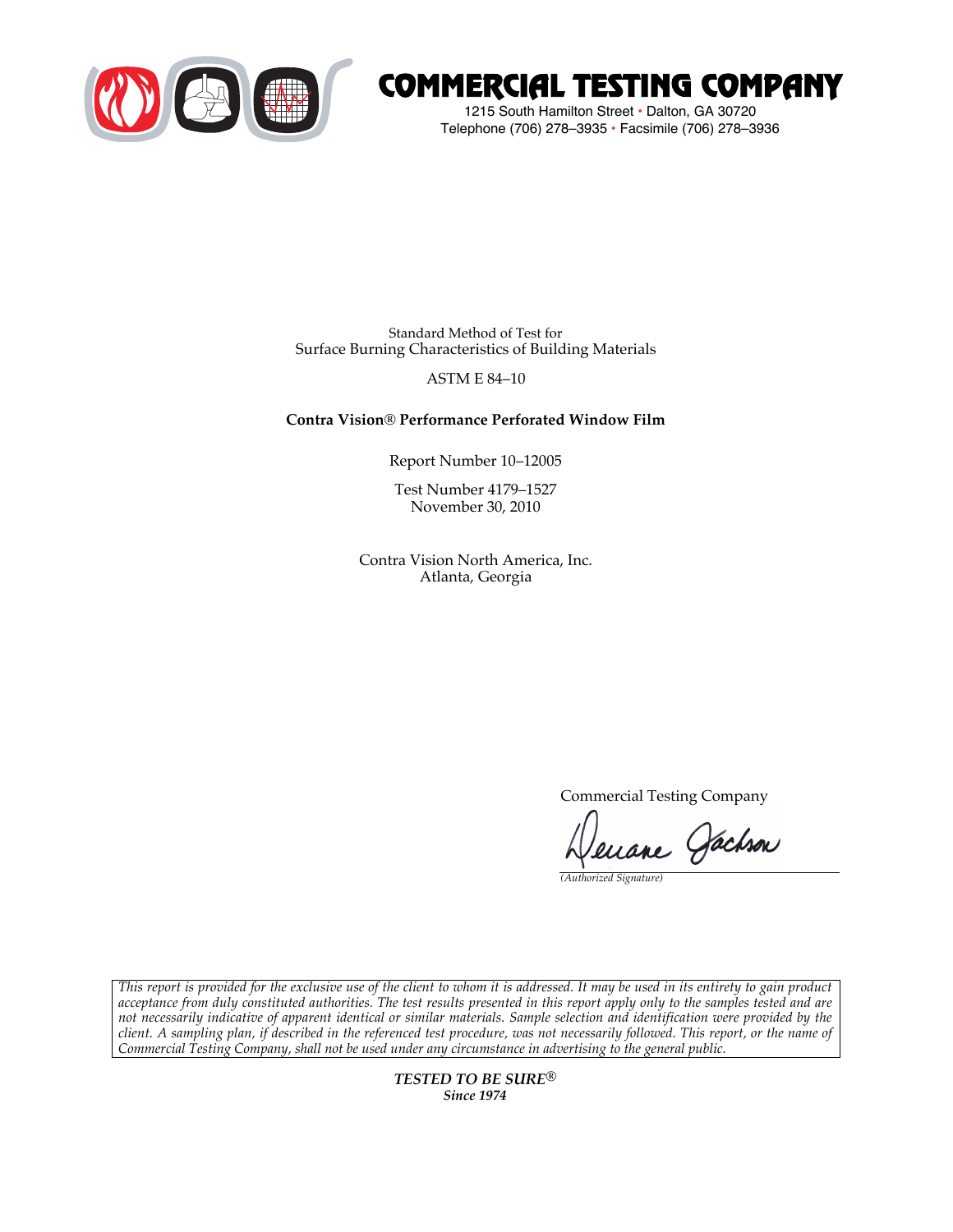#### **INTRODUCTION**

This report is a presentation of results of a surface flammability test on a material submitted by Contra Vision North America, Inc., Atlanta, Georgia.

The test was conducted in accordance with the ASTM International fire test response standard E 84–10, *Surface Burning Characteristics of Building Materials*, sometimes referred to as the Steiner tunnel test. This test is applicable to exposed surfaces such as walls and ceilings. The test is conducted with the specimen in the ceiling position with the surface to be evaluated exposed face down to the ignition source. The ASTM E 84 test method is the technical equivalent of NFPA No. 255 and UL No. 723.

This standard is used to measure and describe the response of materials, products, or assemblies to heat and flame under controlled conditions, but does not by itself incorporate all factors required for fire–hazard or fire–risk assessment of materials, products, or assemblies under actual fire conditions.

#### **PURPOSE**

The purpose of the test is to provide only the comparative measurements of surface flame spread and smoke development of materials with that of select grade red oak and fiber–reinforced cement board, Grade II, under specific fire exposure conditions. The test exposes a nominal 24-foot long by 20-inch wide test specimen to a controlled air flow and flaming fire adjusted to spread the flame along the entire length of a red oak specimen in 5.50 minutes. During the 10-minute test duration, flamespread over the specimen surface and density of the resulting smoke are measured and recorded. Test results are calculated relative to red oak, which has an arbitrary rating of 100, and fiber–reinforced cement board, Grade II, which has a rating of 0.

The test results are expressed as Flame Spread Index and Smoke Developed Index. The Flame Spread Index is defined in ASTM E 176 as "a number or classification indicating a comparative measure derived from observations made during the progress of the boundary of a zone of flame under defined test conditions." The Smoke Developed Index, a term specific to ASTM E 84, is defined as "a number or classification indicating a comparative measure derived from smoke obscuration data collected during the test for surface burning characteristics." There is not necessarily a relationship between the two measurements.

The method does not provide for measurement of heat transmission through the surface tested, the effect of aggravated flame spread behavior of an assembly resulting from the proximity of combustible walls and ceilings, or classifying a material as noncombustible solely by means of a Flame Spread Index.

The zero reference and other parameters critical to furnace operation are verified on the day of the test by conducting a 10–minute test using 1/4–inch fiber–reinforced cement board, Grade II. Periodic tests using NOFMA certified 23/32–inch select grade red oak flooring provide data for the 100 reference.

#### **TEST SAMPLE**

The test sample, selected by the client, was identified as **Contra Vision® Performance Perforated Window Film**, a self–adhering vinyl, color White on Black, with a total weight of 4.5 ounces per square yard and a thickness of 0.008 inch. Three test panels, each measuring two feet wide by eight feet in length, were prepared by adhering the material to  $1/4$ –inch thick fiber–reinforced cement board, Grade II, using the self–adhering properties of the vinyl. The vinyl was applied to the smooth side of the cement board and smoothed with a brush and roller. After dead-stacking overnight, the prepared panels were transferred to storage racks and conditioned to equilibrium in an atmosphere with the temperature maintained at 71  $\pm$  2°F and the relative humidity at 50  $\pm$  5 percent. For testing, the panels were placed end–to–end on the ledges of the tunnel furnace and tested with no auxiliary support mechanism.

#### **TEST RESULTS**

The test results, calculated on the basis of observed flame propagation and the integrated area under the recorded smoke density curve, are presented below. The Flame Spread Index obtained in E 84 is rounded to the nearest number divisible by five. Smoke Developed Indices are rounded to the nearest number divisible by five unless the Index is greater than 200. In that case, the Smoke Developed Index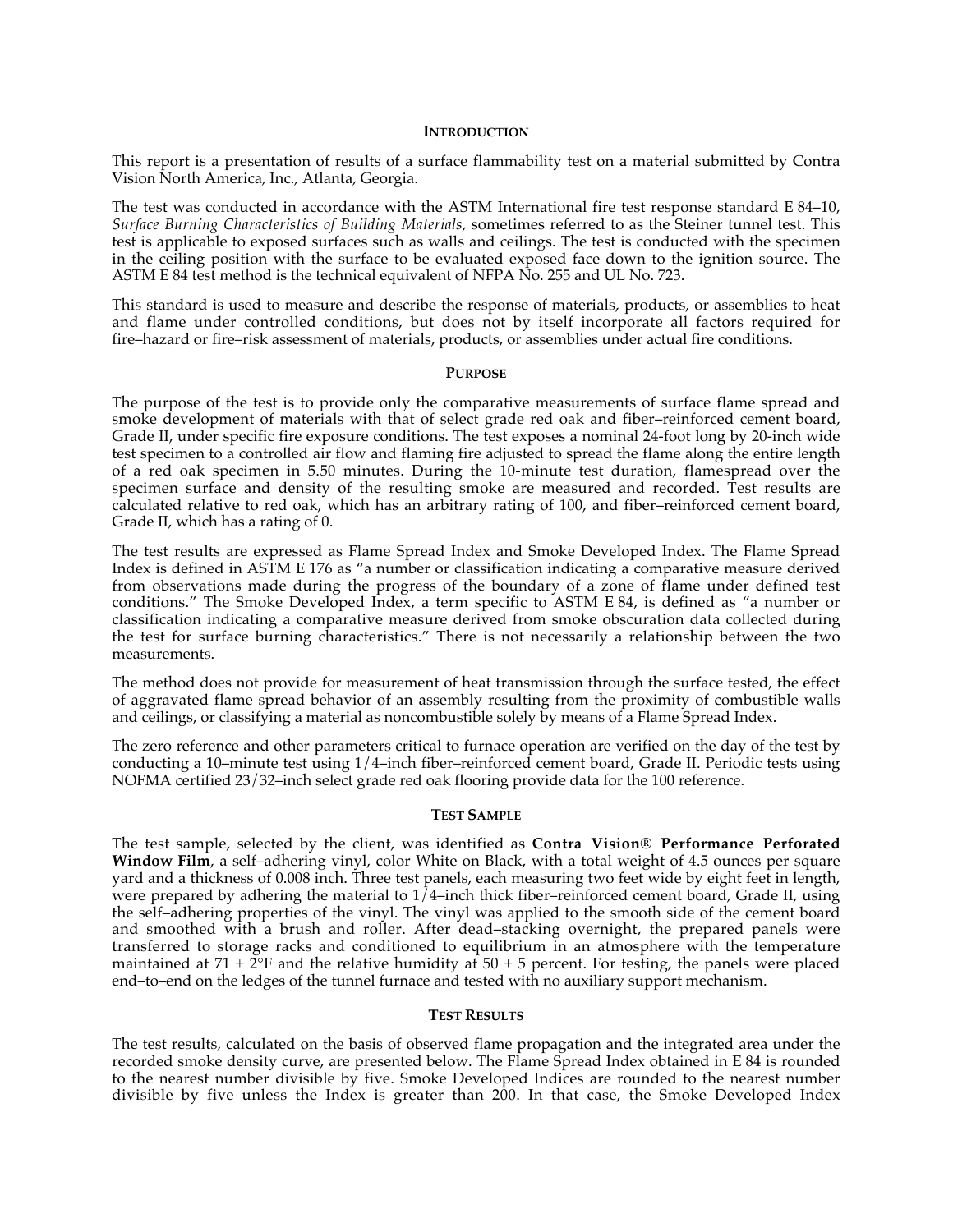is rounded to the nearest 50 points. The flame spread and smoke development data are presented graphically at the end of this report.

| <b>Test Specimen</b>                         | Flame Spread Index | <b>Smoke Developed Index</b> |
|----------------------------------------------|--------------------|------------------------------|
| Fiber-Reinforced Cement Board, Grade II      |                    |                              |
| Red Oak Flooring                             | 100                | 100                          |
| <b>Contra Vision® Performance Perforated</b> |                    |                              |
| <b>Window Film</b>                           | 10                 |                              |

#### **OBSERVATIONS**

Specimen ignition over the burners occurred at 0.40 minute. Surface flame spread was observed to a maximum distance of 2.41 feet beyond the zero point at 4.62 minutes. The maximum temperature recorded during the test was 569°F.

#### **CLASSIFICATION**

The Flame Spread Index and Smoke Developed Index values obtained by ASTM E 84 tests are frequently used by code officials and regulatory agencies in the acceptance of interior finish materials for various applications. The most widely accepted classification system is described in the National Fire Protection applications. Association publication NFPA 101 *Life Safety Code*, where:

| Class A | $0 - 25$ Flame Spread Index | 0 – 450 Smoke Developed Index |
|---------|-----------------------------|-------------------------------|
| Class B | 26 – 75 Flame Spread Index  | 0 – 450 Smoke Developed Index |
| Class C | 76 – 200 Flame Spread Index | 0 – 450 Smoke Developed Index |

Class A, B, and C correspond to Type I, II, and III respectively in other codes. They do not preclude a material being otherwise classified by the authority of jurisdiction.